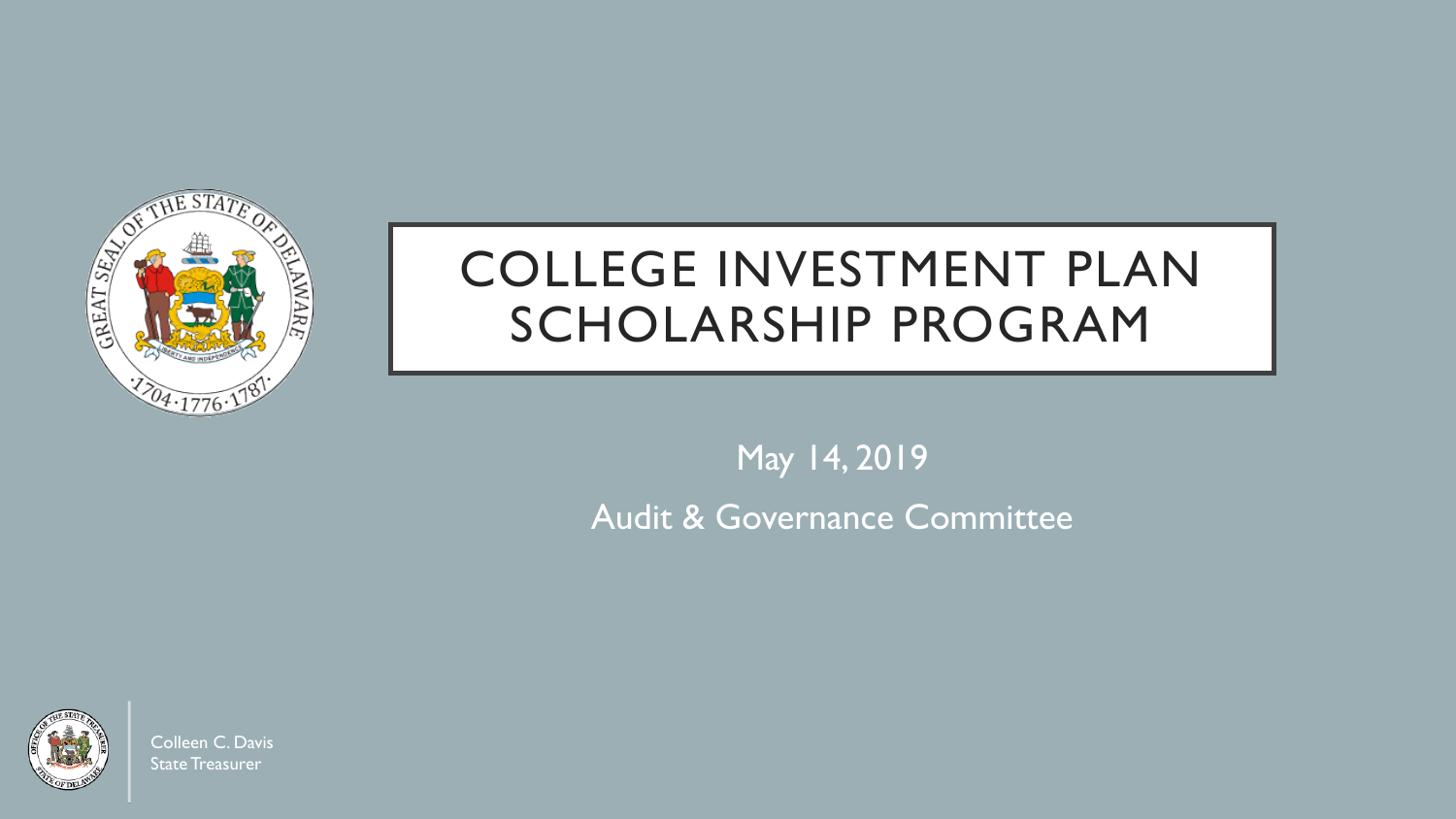#### **State 529 Plans Offering Promotional Incentive Programs**



State 529 Plans that currently offer a scholarship, matching or sweepstakes program

Wyoming terminated 529 plan and partnered with Colorado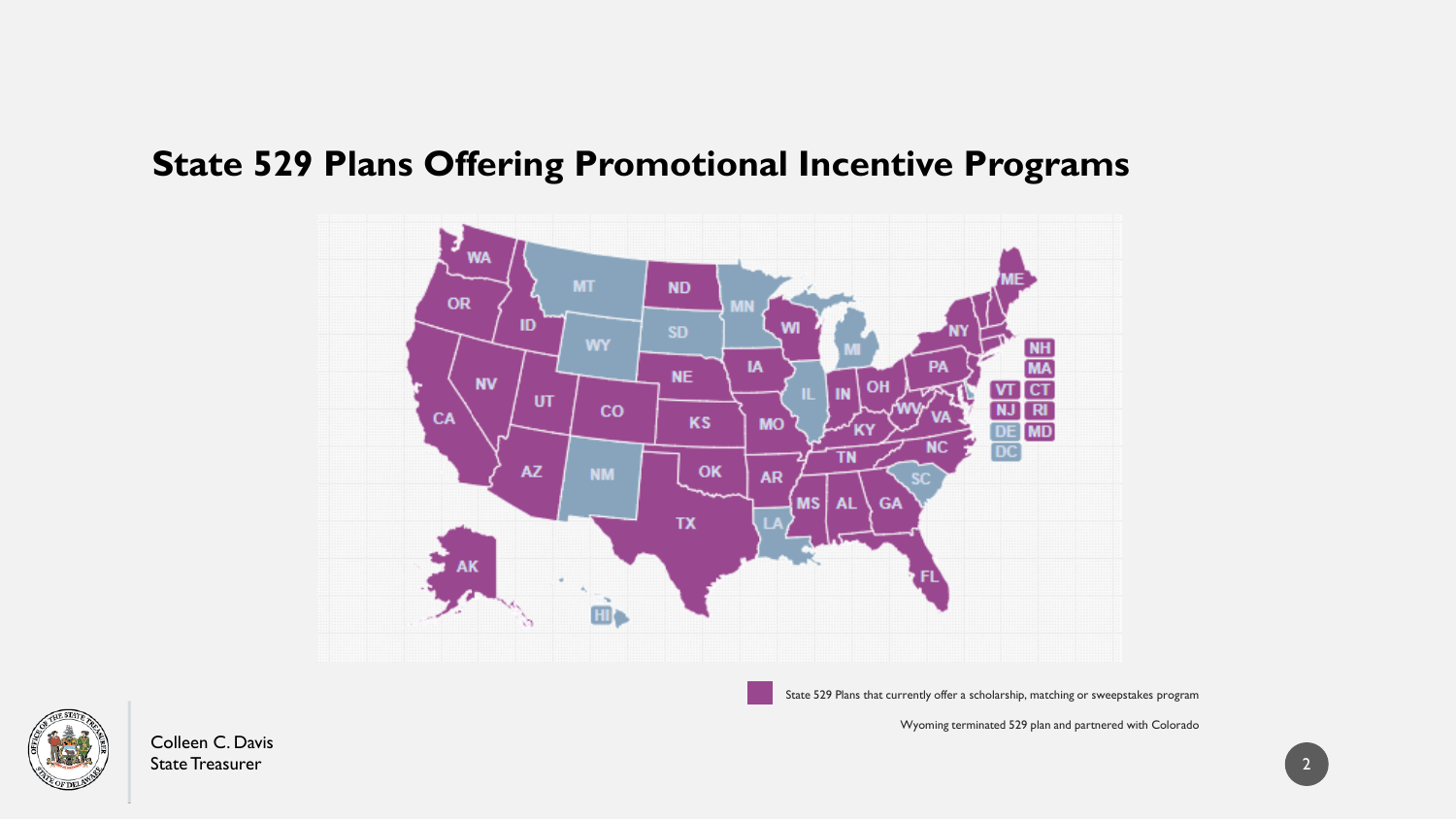#### **College Administrative Fund**

- Account balance as of Dec 31<sup>st</sup> 2018 \$1.7 million
- Collects revenue from administrative fee 5bps (approx. \$25k a month)
- 2019 Plan budget is \$400k or \$100k deficit

#### **College Plan Promotion Strategies**

- 1. Engage marketing firm to deploy a local promotional campaign to complement Fidelity's marketing efforts (in process)
- 2. Create an endowment account to fund a scholarship program to assist Delaware residents

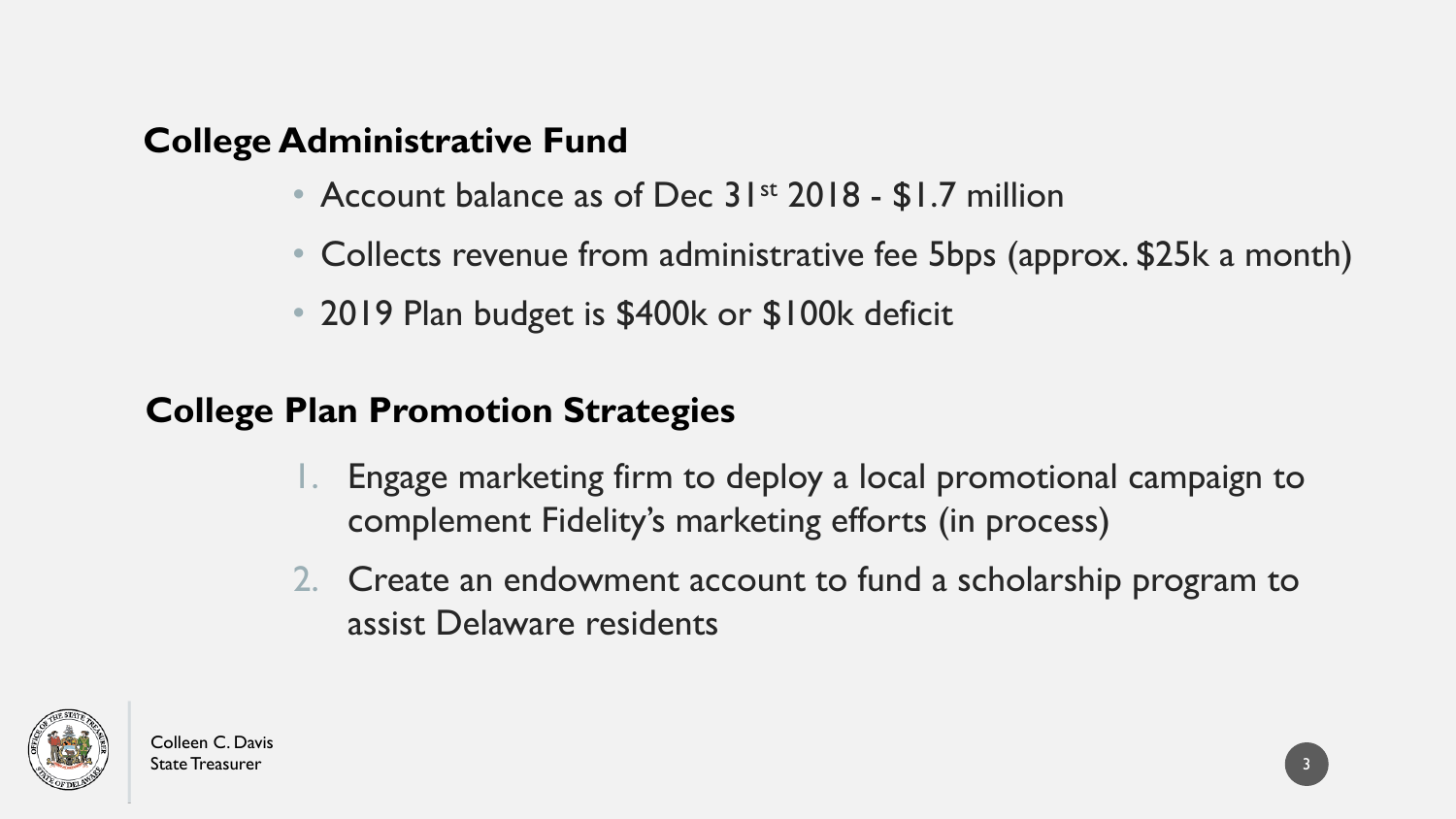## **College Plan Administrative Fund**

| Administrative Fund Balance (12/31/18)                            | Ŝ | 1,780,000 |    |                |      |                |      |           |
|-------------------------------------------------------------------|---|-----------|----|----------------|------|----------------|------|-----------|
|                                                                   |   |           |    | 2019           | 2020 |                | 2021 |           |
| 529 Plan Estimated Plan Revenues                                  |   |           | \$ | 300,000        | - S  | 300,000        | -S   | 300,000   |
| 529 Plan Budget -Estimated Expenses                               |   |           | \$ | 406,000        | - S  | 396,000        | -S   | 380,000   |
| Additional Marketing by ABC                                       |   |           | \$ | 150,000        | - S  | 75,000         | S    | 75,000    |
| Endowment For Scholarship                                         |   |           | \$ | 500,000        |      |                |      |           |
| <b>Total Expenditures</b>                                         |   |           | \$ | $1,056,000$ \$ |      | 471,000        | -S   | 455,000   |
| Variance                                                          |   |           | \$ | (756,000) \$   |      | $(171,000)$ \$ |      | (155,000) |
| Projected Administrative Fund Balance                             |   |           | \$ | 724,000        | - \$ | 553,000        |      | 398,000   |
|                                                                   |   |           |    |                |      |                |      |           |
| Note: Maintain one year budget reserve in the administrative fund |   |           |    |                |      |                |      |           |

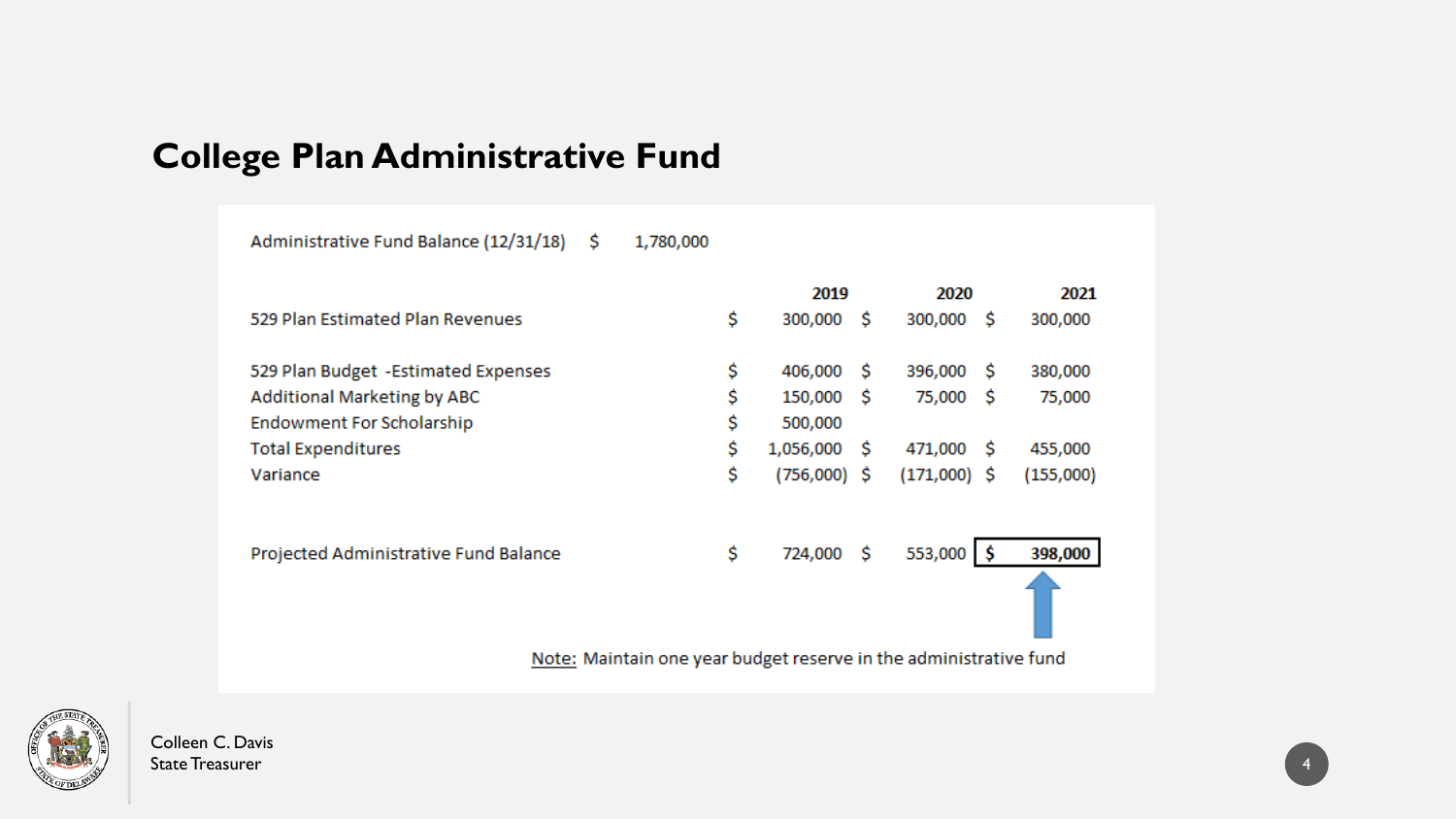#### **College Investment Scholarship Program –Action Steps**

- Discuss with Committee and Board
- 2. Draft and submit Epilogue language
- 3. Consult with Department of Education on application process
- 4. Determine endowment manager and platform
- 5. Work with Fidelity if scholarship amount is contributed to a 529 account
- 6. Goal to launch prior to December 2019

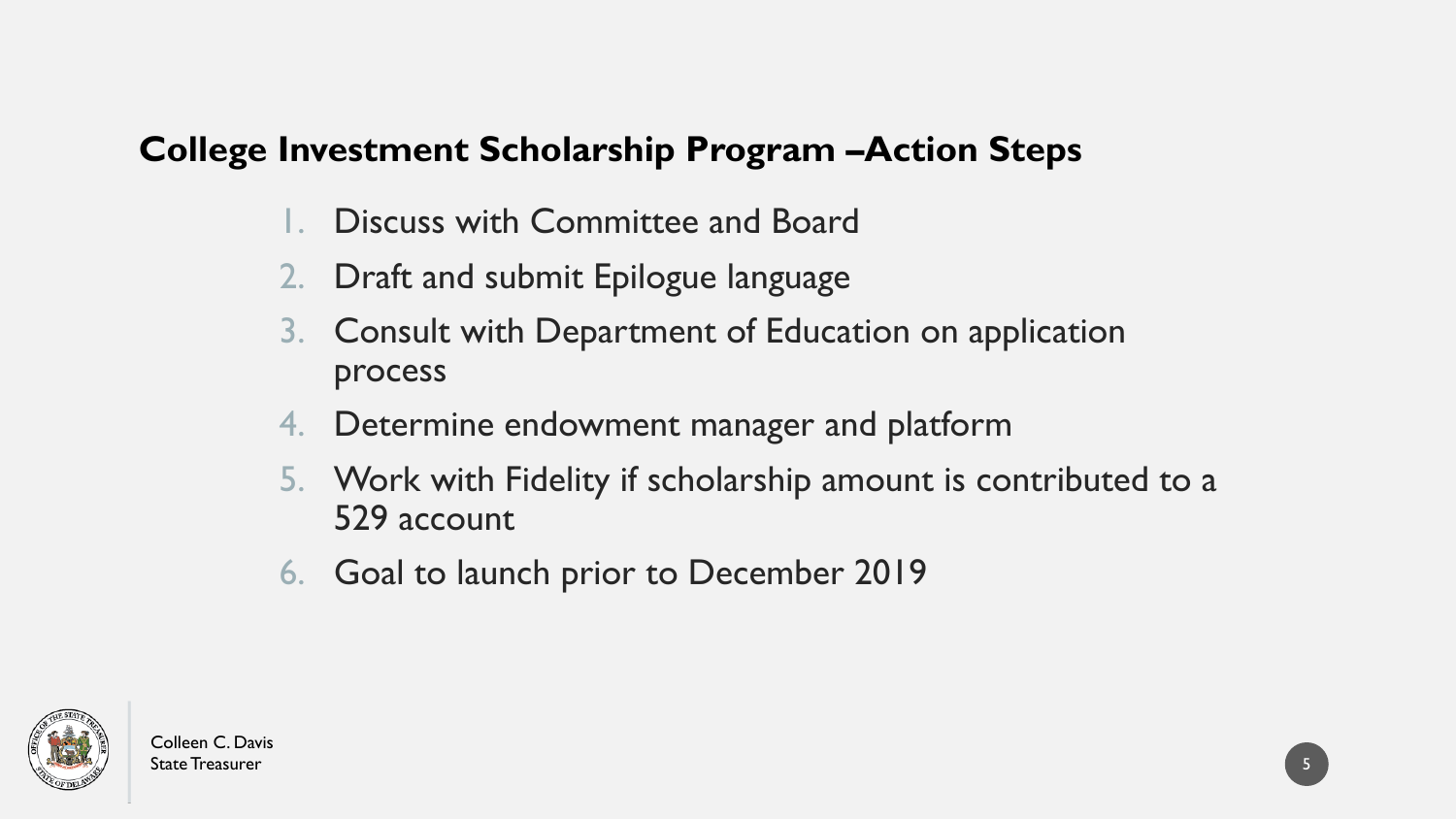### **Epilogue Language**

**Section 93.** The Plans Management Board (the "PMB") established under § 2722 of Title 29 is authorized to develop, implement and administer a needs-based scholarship program in connection with the College Investment Plan established pursuant to Subchapter XII, Chapter 34 of Title 14 (the "College Plan"). The PMB and the Office of the State Treasurer shall develop the scholarship program. Scholarships shall be awarded only to Delaware residents. Scholarship awards shall be disbursed and deposited into a College Plan account to be established for the benefit of each recipient. The College Plan trust shall own each such account and shall disburse funds only when the beneficiary provides proof of enrollment at an eligible educational institution and otherwise complies with program requirements approved by the PMB.

**Section 94.** The PMB is authorized to establish an endowment fund within the College Plan trust to administer the scholarship program. The PMB shall establish investment guidelines and select investment options or managers for the endowment fund. The PMB need not comply with Subchapter VI, Chapter 69 of Title 29 in making such selection if the firm offering the investment option or management services is currently is under contract to provide investment management services to the State. The endowment fund shall receive an initial contribution from the administrative fund within the College Plan trust in an amount approved by the PMB. The principal of the endowment fund shall be preserved. Dividends, interest or other earnings of the endowment fund may be used to make scholarship awards and offset marketing and other administrative expenses of the scholarship program.

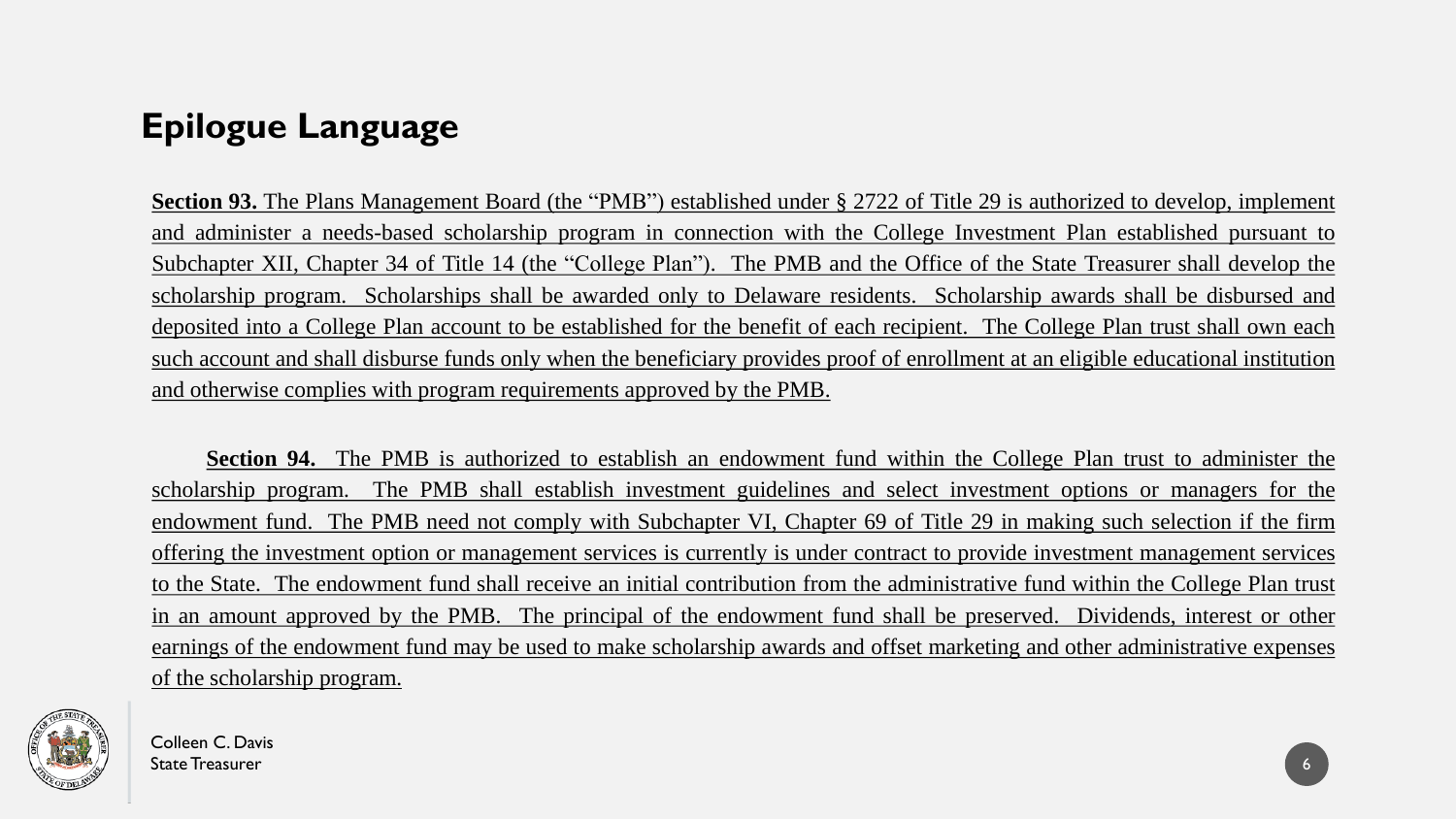### **APPENDIX**



Colleen C. Davis State Treasurer

 $7<sup>7</sup>$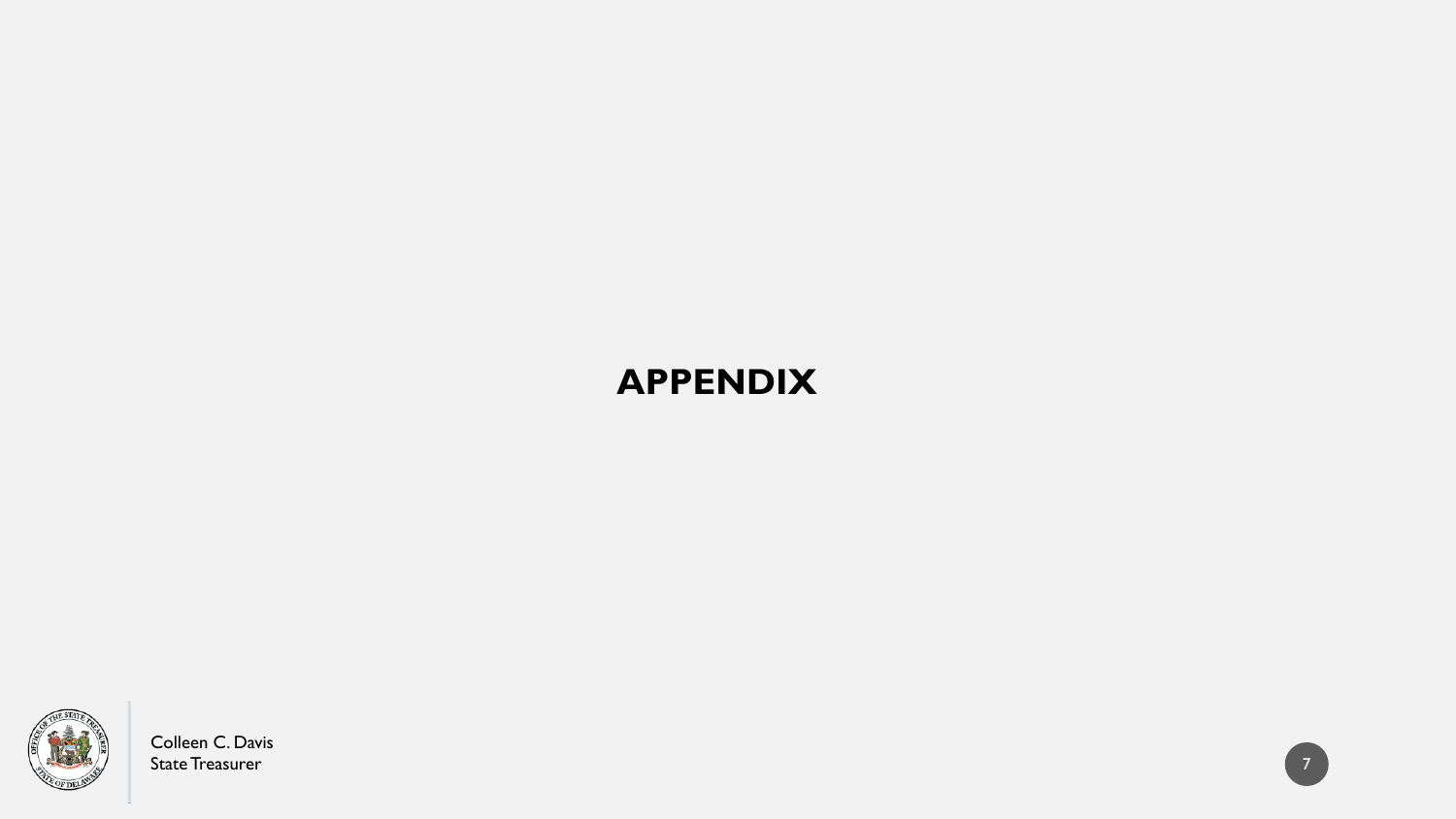#### **College Investment Plan Mission**

• Provide State of Delaware residents with a tax advantaged voluntary savings program that promotes college readiness

#### **College Investment Plan Goals**

- 1. Provide effective and efficient administration and oversight for the Delaware College Investment Plan
- 2. Build awareness in Delaware for the need to develop a personal financial strategy on how to fund a college education
- 3. Educate Delaware residents on the benefits of 529s and the Delaware College Investment Plan

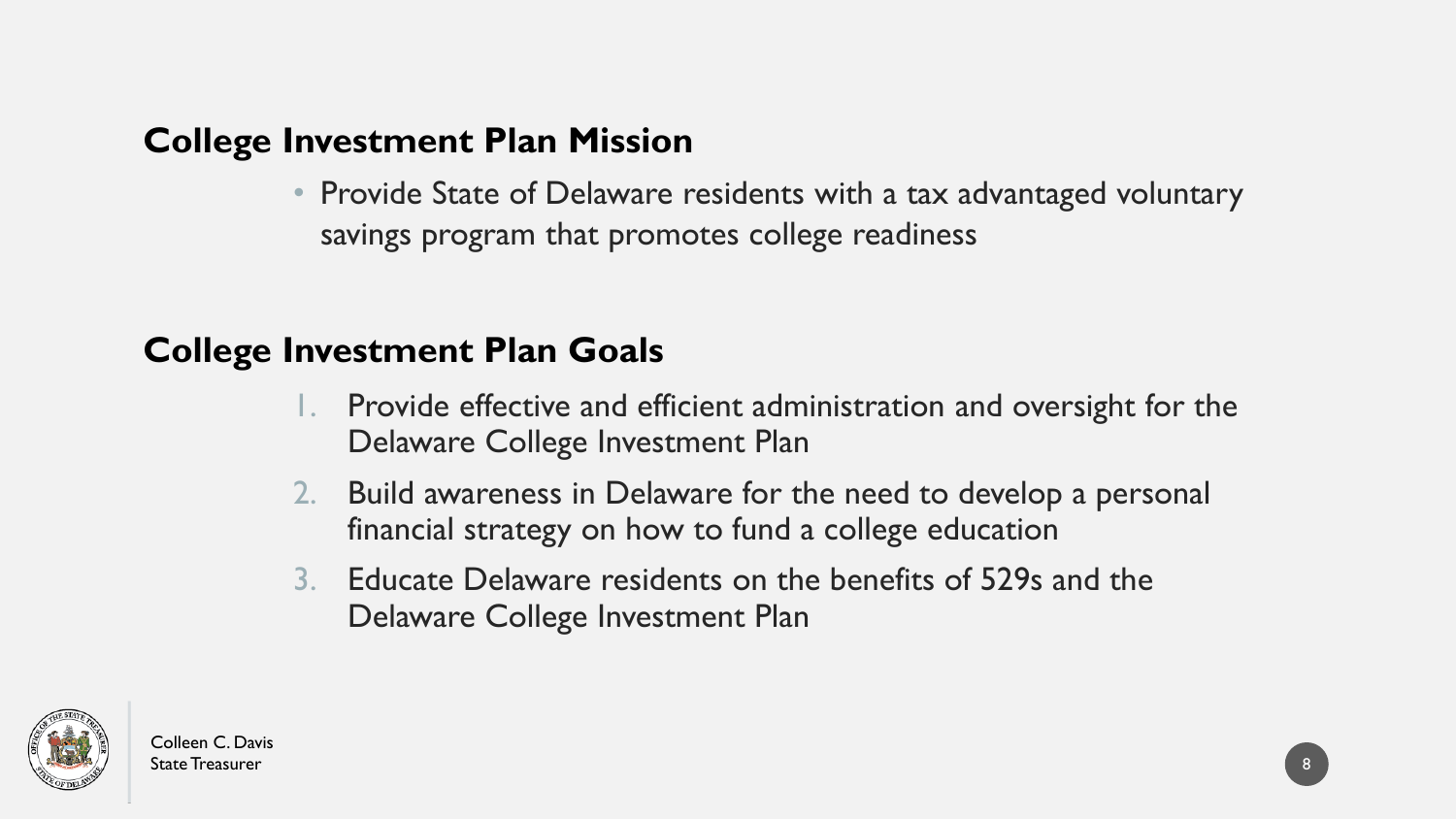#### *College Investment Plan Strategic Planning Accomplishments*

#### **Key Milestones**

- Plans Management Board Created / College Plan Transitions to OST (July 2016)
- Morningstar upgraded plan to "Bronze" (October 2016)
- Delaware Children's Museum Legacy Agreement (July 2017)
- Modification to Fidelity Agreement October 2017 (extends term from 2018 to June 2021)
- Redeploy Fidelity marketing budget to support regional events (2018)
- Eligible expenses now include up to \$10,000 per year in K-12 tuition expenses (January 2017)
- Investment Committee Reporting Package Revisions (March 2018)
- Amendment of 529 Plan Trust Administrative Fund (March 2018)
- Fidelity strategic planning proposal (March 2018)
- Board approval of mission statement (June 2018)
- Fidelity survey introduction and Aloysius Butler & Clark discussion (September 2018)
- Fidelity and Sallie Mae Survey Review and College Readiness Discussion (December 2018)
- Cammack Agreement as Investment Consultant for 529 Plan (December 2018)